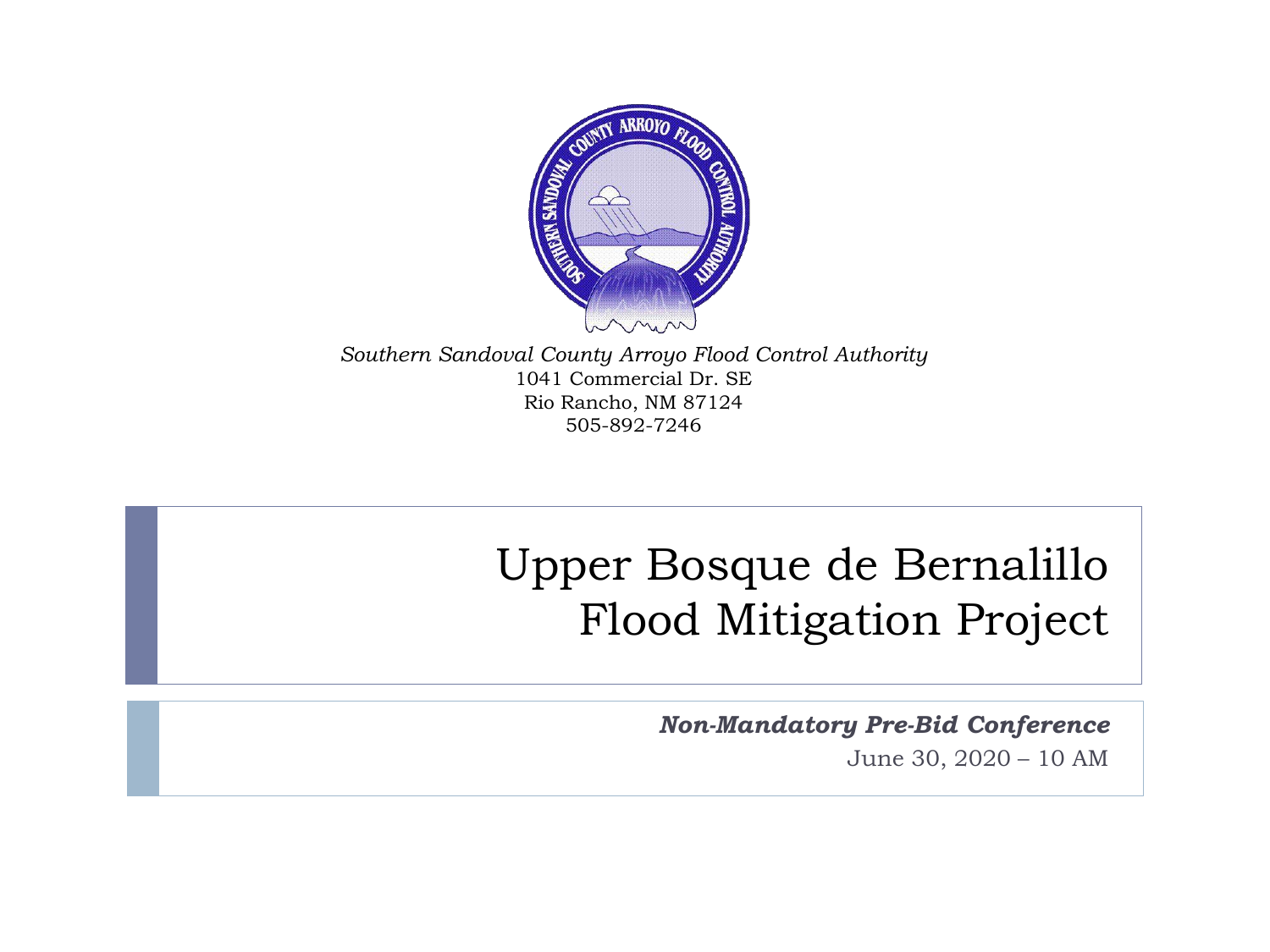# General Project Information

#### ▶ SSCAFCA Personnel

- ▶ Procurement Manager Debbie Casaus
- Project Mgr/Engineer of Record Andrés Sanchez
- ▶ Field Engineer Andy Edmondson
- ▶ Construction Inspector Mark Rios

#### ▶ Project Purpose

 To increase flood-carrying capacity and provide erosion protection along existing Coronado Arroyo west of Sheriff's Posse Rd.

### ▶ Project Funding

- **FEMA/DHSEM**
- State of NM Capital Outlay
- SSCAFCA Bond Funds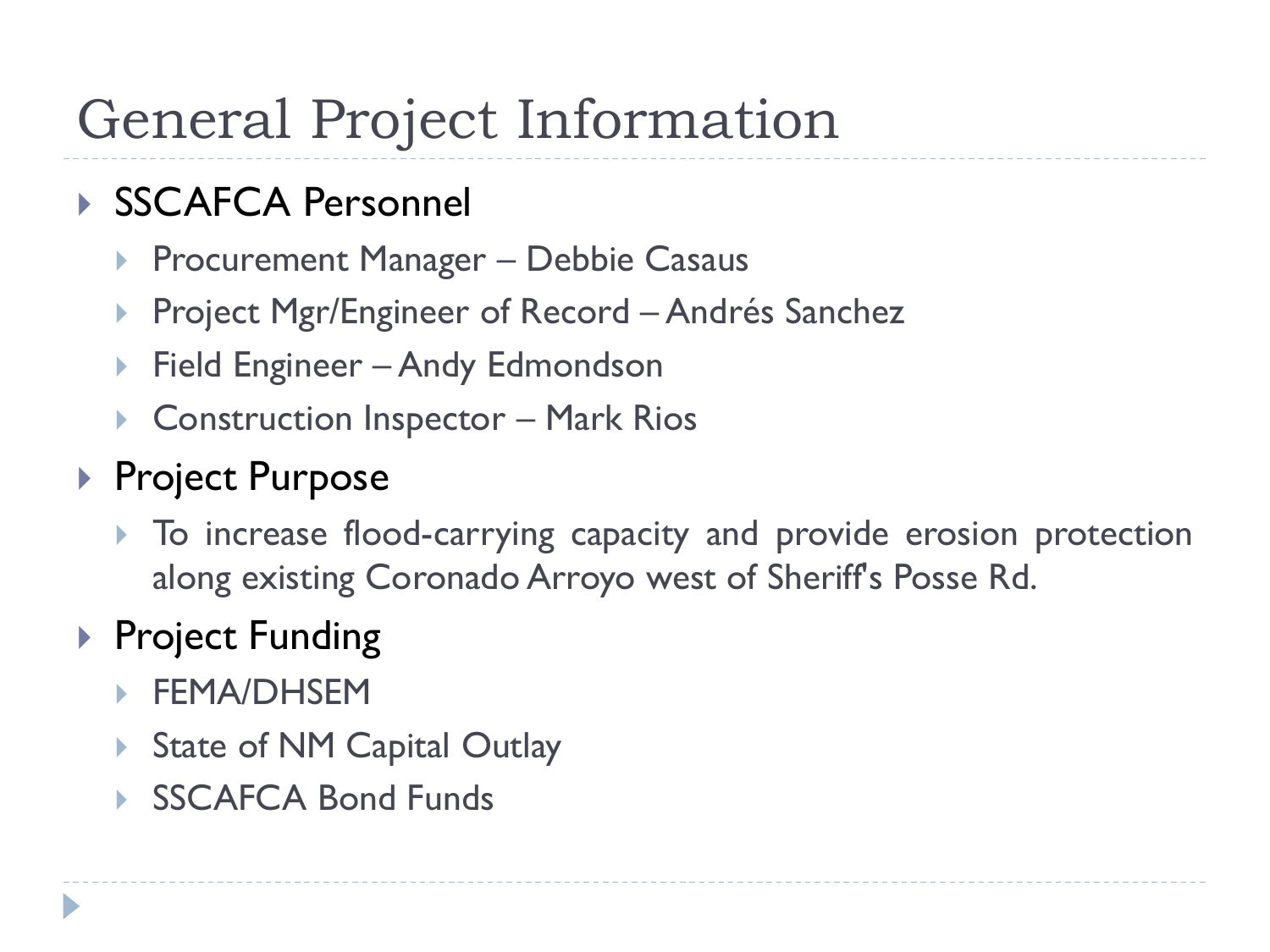### Bid Schedule

- ▶ Deadline to Submit Written Questions July 6, 5:00 PM
	- Submit all questions to Debbie Casaus, Procurement Officer via e-mail at dcasaus@sscafca.com
- ▶ Response to Written Questions July 8, 5:00 PM
	- ▶ Will be posted to SSCAFCA's website in the form of an Addendum
- ▶ Deadline for all Addenda July 14, 5:00 PM
- ▶ Bid Opening at SSCAFCA July 16, 3:00 PM
- Bid Review and Recommendation of Award July  $16 23$
- ▶ Issue Notice of Award July 24
- ▶ Board Approval of Low Bidder July 29
- ▶ Target Construction Start Date TBD, preferably early August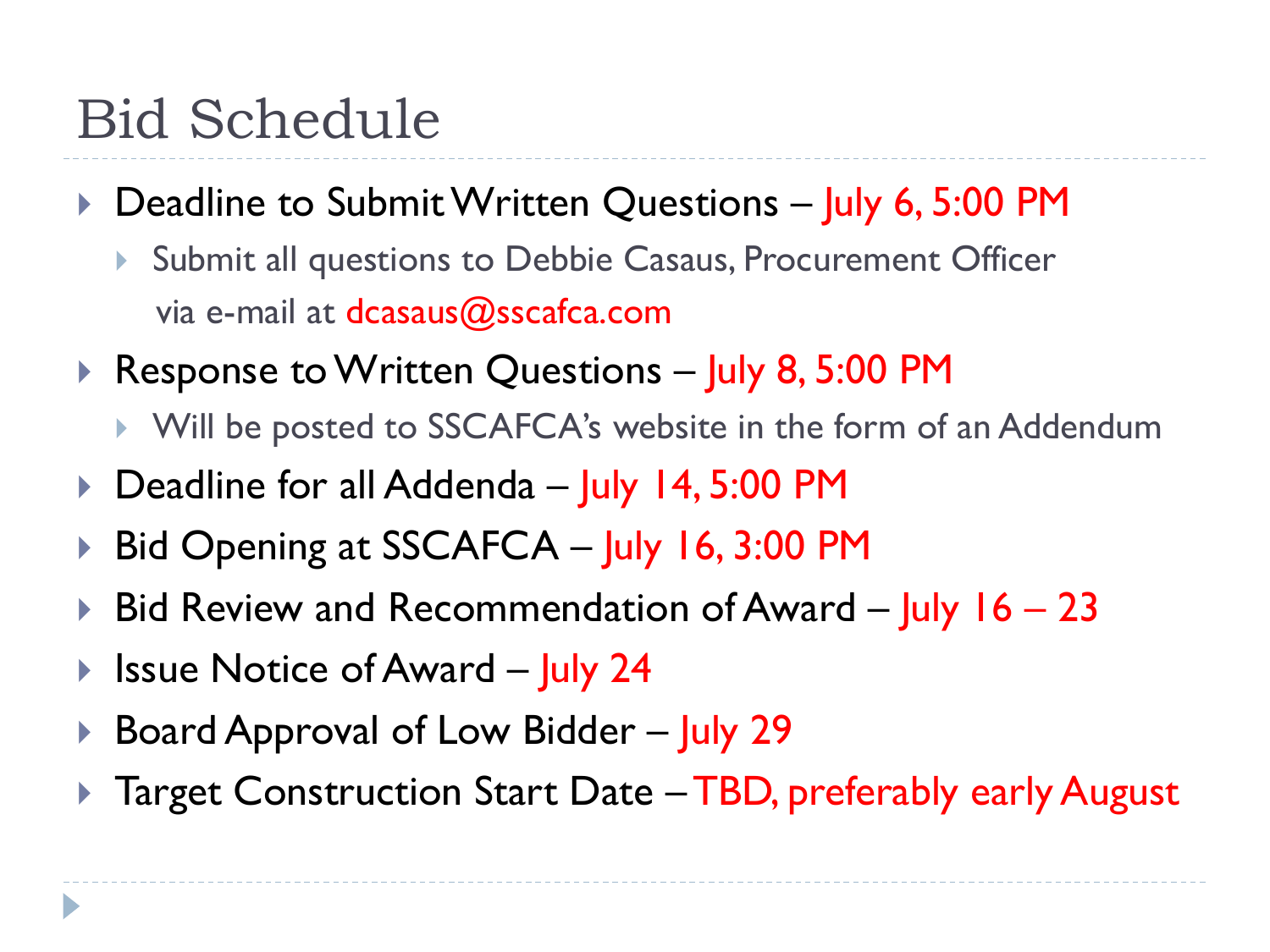# Location Map

Project Located in Town of Bernalillo, NM Santa Ang Star Casing oronado **Jonumen** Bernalillo 0.2 mi. southwest of NM 550 & Sheriff's Bar<sup>w</sup><br>Homestead Ly Posse Rd Coronado Arroyo crosses Sheriff's Posse Montoya Rd NE Rd and flows to riverExchange PI de Baca Ln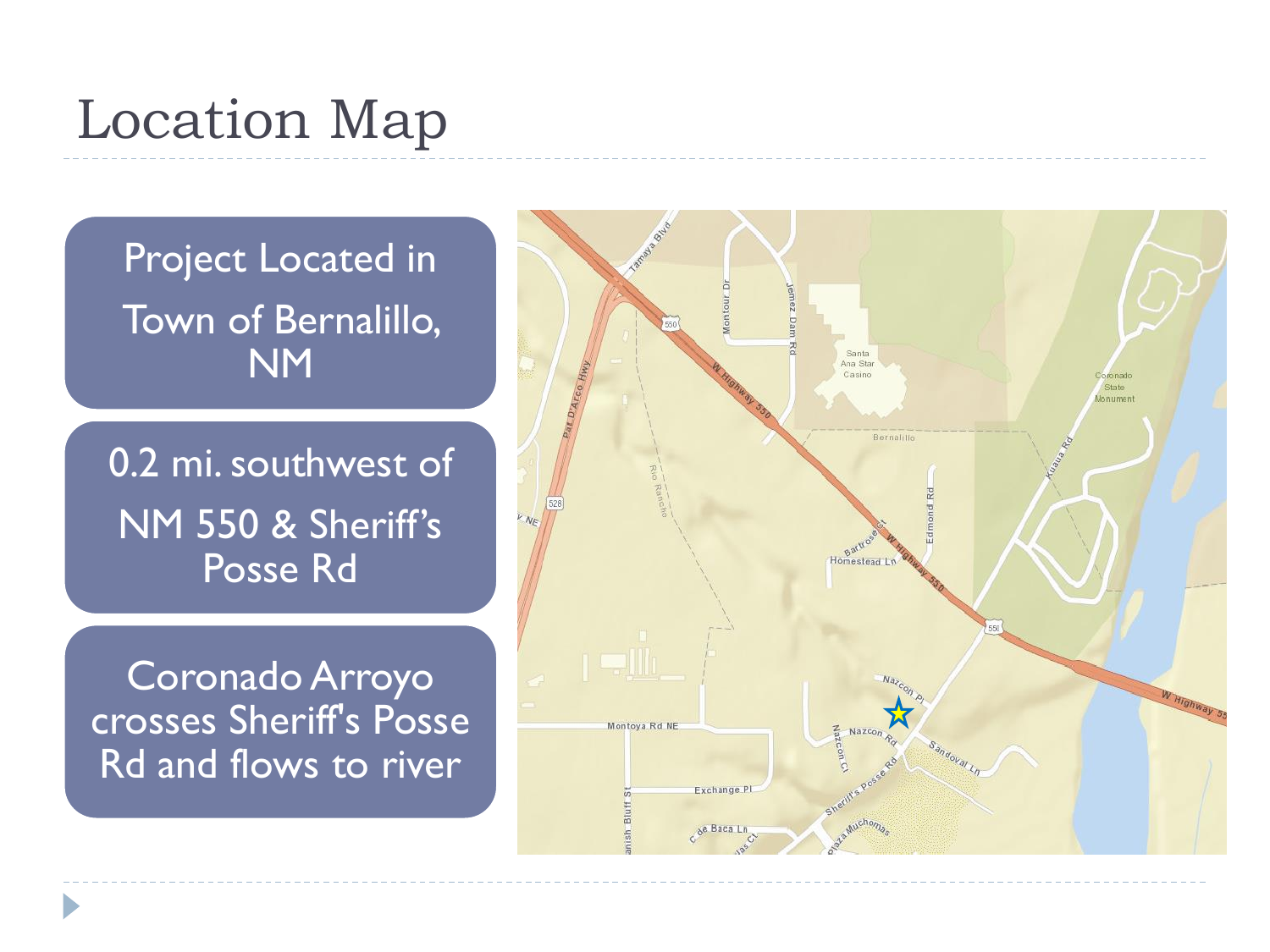### Main Project Components

- *1. Approx. 7800 CY of excavation & fill placement*
- *2. Approx. 1340 SY of Reinforced Shotcrete – no added color*
- *3. 1100 CY of Dumped Riprap*
- *4. 60 CY of NMDOT Retaining Walls (approx. 61 LF, height varies)*
- *5. 48" RCP Pipe Penetration through new retaining wall*
- *6. Installation of base course maintenance road, fencing, pipe gates, and seeding*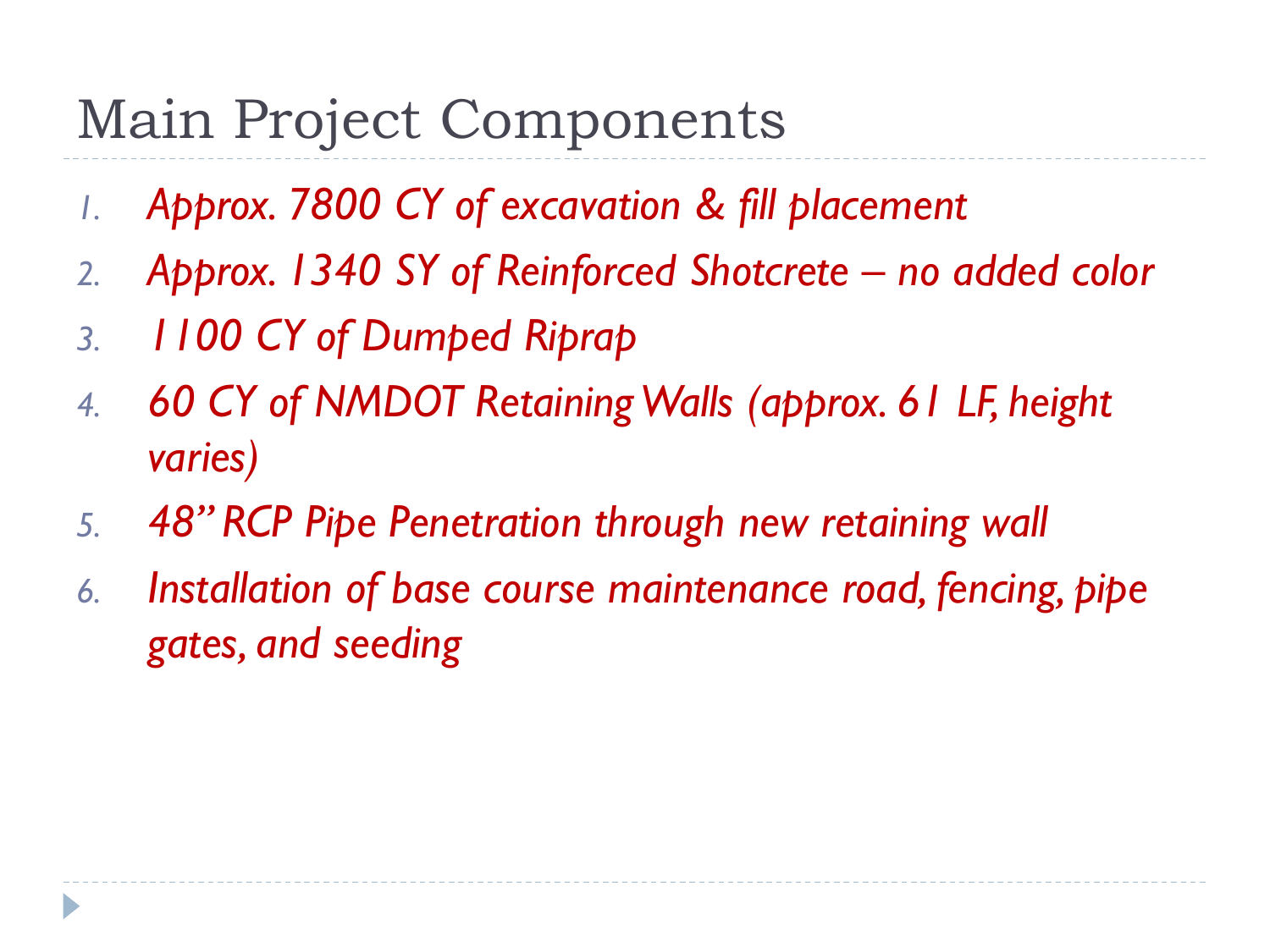### Comments from Engineer

### ▶ Staging Area – East of Sheriff's Posse in Parking Area

▶ Do not block lift station access

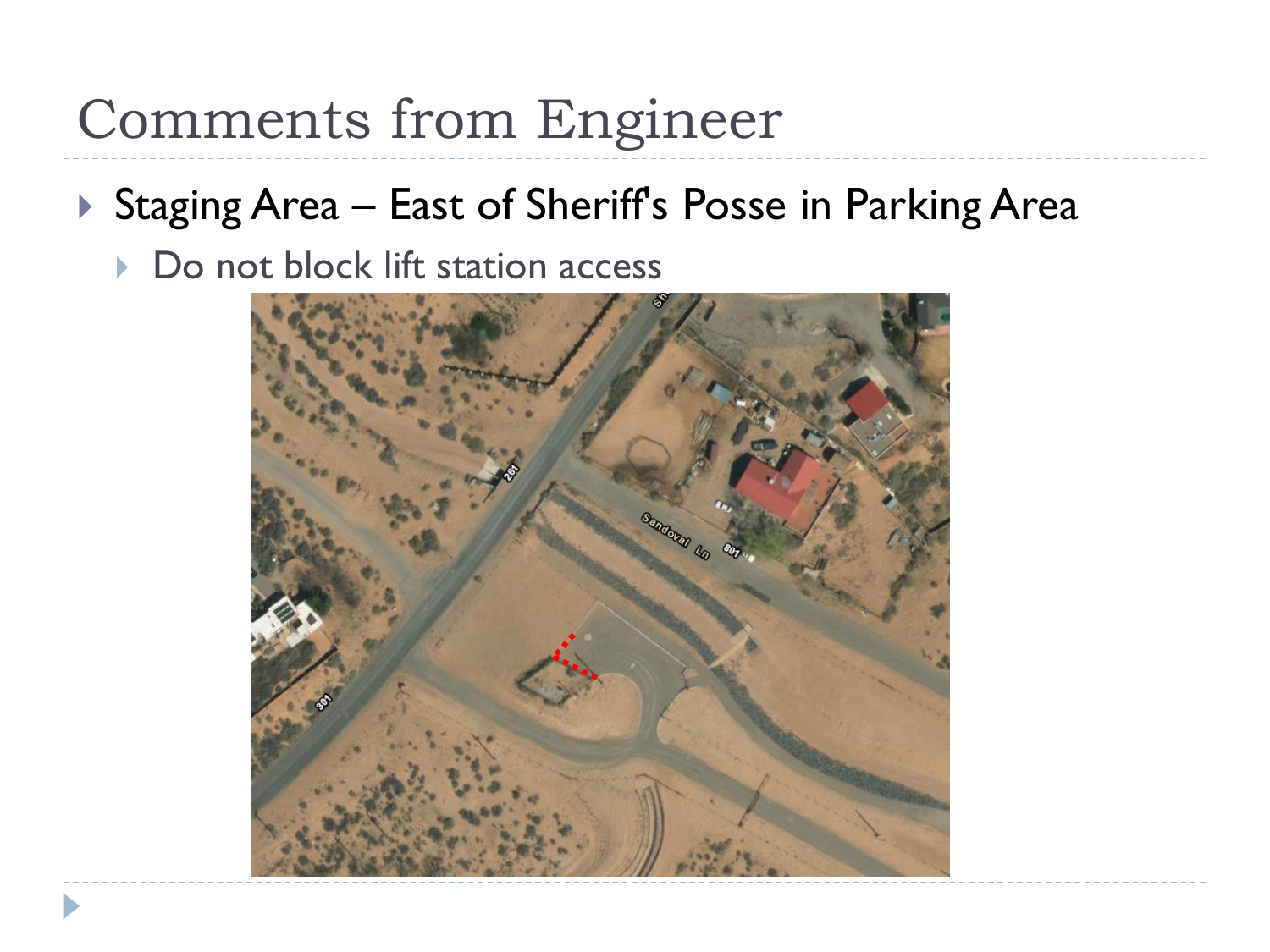# Comments from Engineer (Continued)

#### **F** Temporary Construction Easements

- Do not exceed the limits shown in the plans
- Residents are sensitive to this project and work in/around their properties

### In This is the second project along this arroyo

SSCAFCA made modifications to the design of both the riprap slope protection and grade control structures